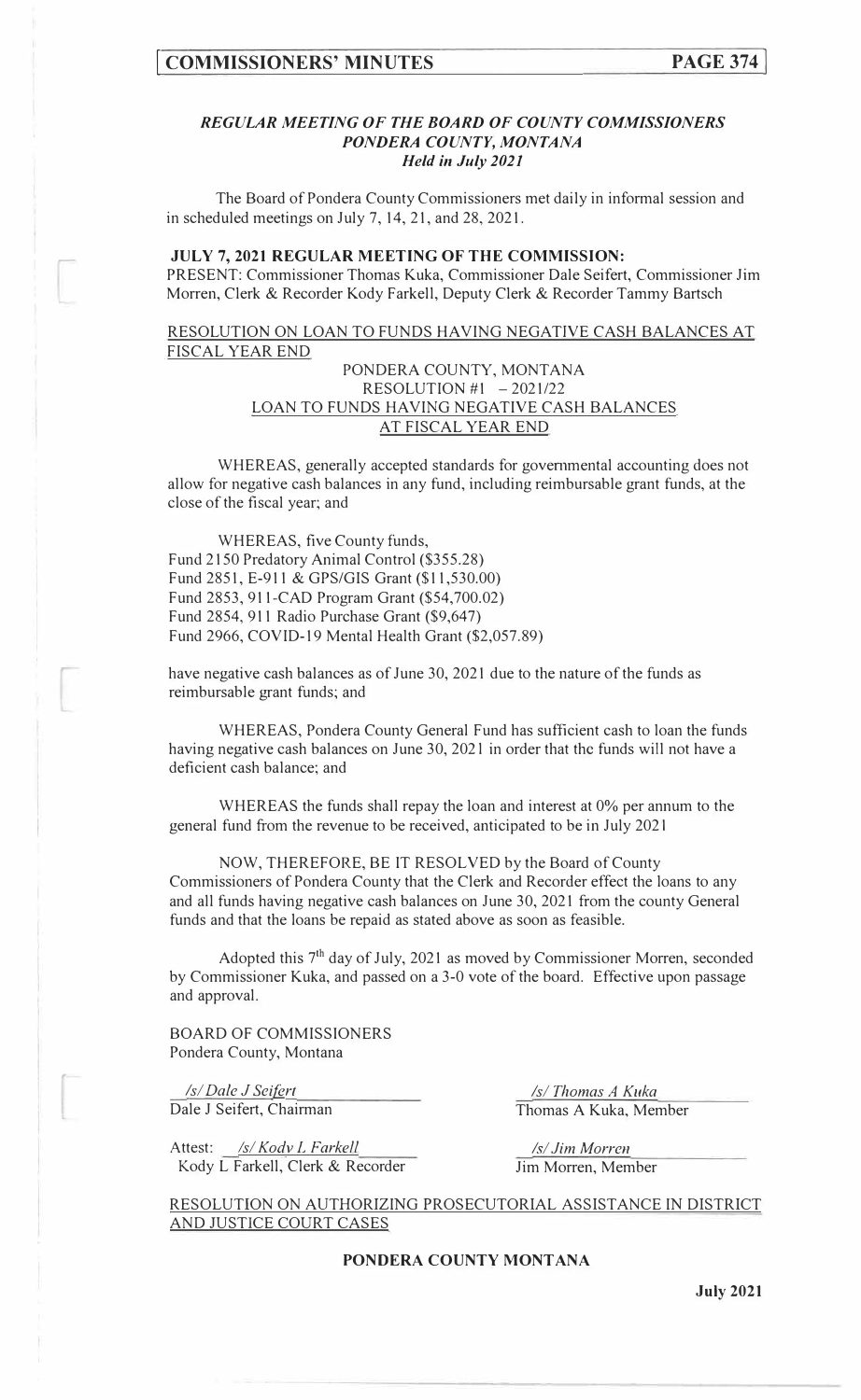## **[ COMMISSIONERS' MINUTES**

## RESOLUTION #2- 2021/22 AUTHORIZING PROSECUTORIAL ASSISTANCE IN DISTRICT AND JUSTICE COURT CASES

WHEREAS, the Pondera County Attorney has requested Special Counsel assistance periodically throughout the fiscal year because of her periodic absence from the county for vacations or training; and

WHEREAS, the Ninth Judicial District Court and the Pondera County Justice Court caseload has significantly increased from previous years, and it is appropriate that special counsel be appointed to assist manage the caseload needs of the Pondera County Attorney's Office in both criminal and civil matters; and

WHEREAS, Mont. Code Ann. Section 7-4-2705 authorizes the board of county commissioners to employ Special Counsel to assist in the prosecution of any criminal case pending in the County or to represent the County in any civil action in which the county is a party; and

WHEREAS, the Pondera County Attorney has requested that Special Counsel be appointed to prosecute or represent the County in the Ninth Judicial District Court, as well as, the Pondera County Justice Court; and

WHEREAS, Joe Coble, Teton County Attorney, has agreed to act as a Special Counsel when required and has authorized Jennifer Stutz, Deputy Teton County Attorney, to also act as Special Counsel;

THEREFORE, IT IS HEREBY RESOLVED:

That, Joe Coble, Teton County Attorney, and Jennifer Stutz, Deputy Teton County Attorney, shall be appointed as Special Counsel for Pondera County for the purpose of assisting in the prosecution of any criminal case or representing the County in any civil action that may arise from July I, 2021 through June 30, 2022, and that they can fulfill the functions and duties of the Pondera County Attorney's Office as set out in Mont. Code Ann. Section 7-4-2711 *et seq.* 

IT IS FURTHER RESOLVED:

That under the terms of this agreement, no fee will be charged for attorney time provided by the special prosecutor Joe Coble, however, mileage shall be paid to each for any travel expenses incurred during the prosecution of any matters at the current rate of \$0.56 per mile. Witness fees and expense, jury costs, and other normal costs associated with the prosecution will be the county's responsibility as with all other prosecutions.

Adopted this 7<sup>th</sup> day of July, 2021 as moved by Commissioner Kuka, seconded by Commissioner Morren, and passed on a 3-0 vote of the full board. Effective on passage and approval.

BOARD OF COUNTY COMMISSIONERS Pondera County, Montana

Thomas A Kuka, Chairman

Dale J Seifert, Member

Attest: Kody L Farkell, Clerk & Recorder

Jim Morren, Member

COUNTY SUPERINTENDENT OF SCHOOLS CONTRACT APPROVED

Commissioner Kuka moved and Commissioner Morren seconded to approve the County Superintendent of Schools Agreement with Lynn C. Utterback for FY202 l-22. Motion carried.

#### NOXIOUS WEED MANAGEMENT PLAN APPROVED

Commissioner Kuka moved to approve the Noxious Weed Management Plan for Pondera County 2021 as prepared by the Pondera County Weed District. Commissioner Morren seconded. Motion carried.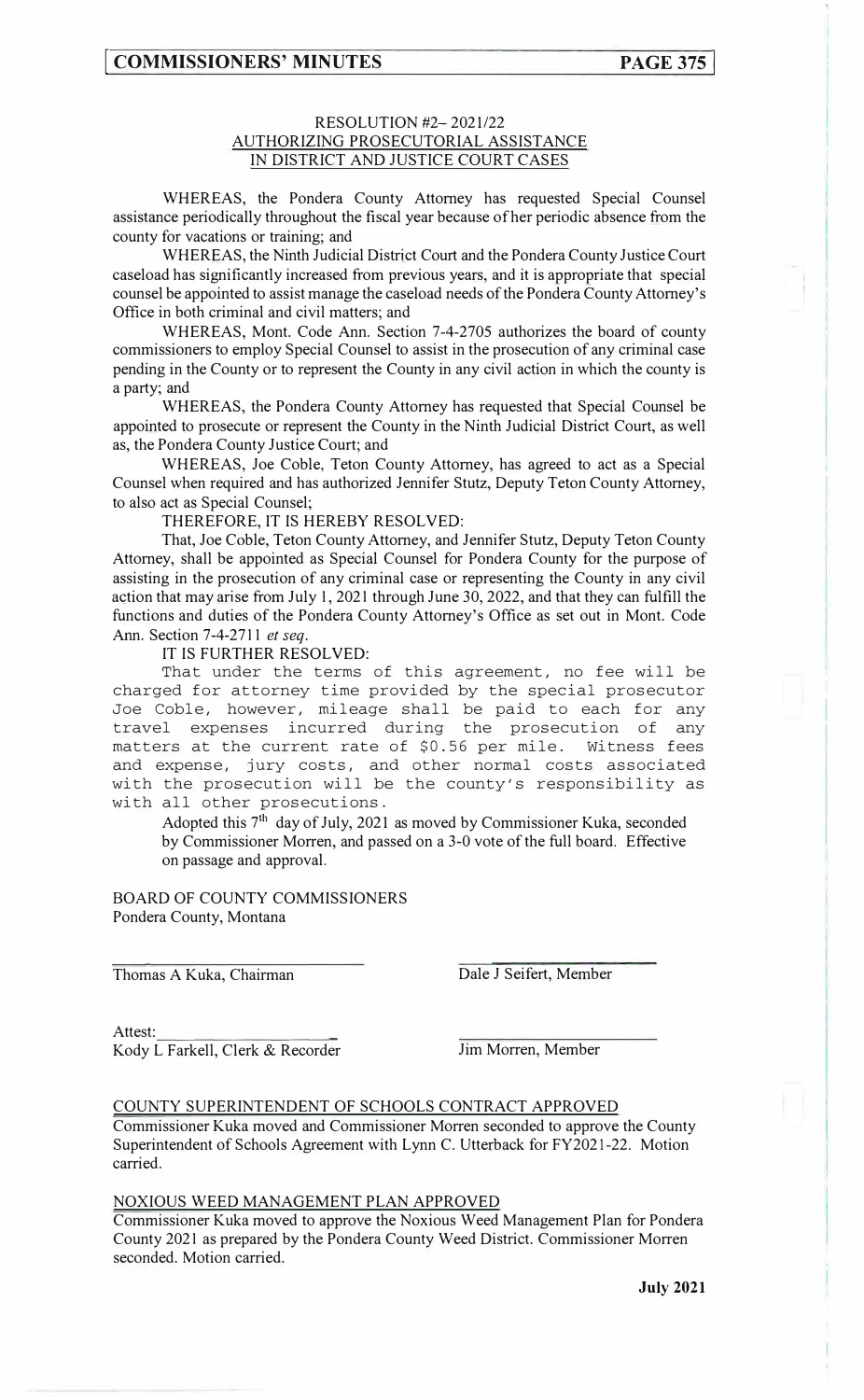## RESOLUTION ON PONDERA COUNTY STAGE l FIRE RESTRICTIONS PONDERA COUNTY MONTANA RESOLUTION  $# 3 - 2021/22$ PONDERA COUNTY STAGE 1 FIRE RESTRICTIONS

WHEREAS, continued high temperatures and low precipitation have occurred within Pondera County during the months of June & July, 2021, resulting in dry fuel conditions and poor soil moisture conditions has contributed to a High wildland fire danger: and

WHEREAS the Pondera County Board of County Commissioners declares that all the private land not under the jurisdiction of the municipalities of state or federal agencies is a high fire hazard area.

IT IS HEREBY RESOLVED, by the Pondera County Commissioners that a County Stage I Fire Restrictions/Open Burning Ban is in effect for all lands in Pondera County, due to HIGH wildland fire danger. The following acts are prohibited until further notice:

- 1. Building, maintaining, attending or using a fire or campfire, unless noted and allowed in the exemptions stated below.
- 2. Smoking, except within an enclosed vehicle or building, a developed recreation site, or while stopped in an area at least three (3) feet in diameter that is barren or cleared of all flammable materials.
- 3. All county-issued burning permits are suspended until further notice and no new burning permits will be issued.

EXEMPTIONS:

- 1. Persons using a device solely fueled by liquid petroleum or LPG fuels that can be turned on and off. Such devices can only be used in an area that is barren or cleared of all overhead and surrounding flammable materials within 3 feet of the device.
- 2. Persons conducting activities in those designated areas where the activity is specifically authorized by written posted notice.
- 3. Any Federal, State or local officer or member of an organized rescue or firefighting force while in the performance of an official duty.
- 4. All land within a city or town boundary is exempted.

#### VIOLATIONS:

- 1. You could be fined up to \$5,000 individually or \$10,000 for an organization and imprisonment up to 6 months for violating restrictions and closures.
- 2. You can be held liable for all suppression costs and damages if you start a fire.

IT IS FURTHER RESOLVED that all activities that might potentially cause a fire shall cease immediately and be prohibited until further notice.

AN EXEMPTION DOES NOT ABSOLVE AN INDIVIDUAL OR ORGANIZATION FROM LIABILITY OR RESPONSIBILITY FOR ANY FIRE STARTED BY THE EXEMPTED ACTIVITY.

BE IT FURTHER RESOLVED, this resolution becomes effective immediately and shall remain in effect until such time as it may be amended or rescinded by the Board of the Pondera County Commissioners.

Adopted this 7<sup>th</sup> day of July, 2021 as moved by Commissioner Morren, seconded by Commissioner Kuka, and passed on a 3-0 vote of the board. Effective on passage and approval.

BOARD OF COMMISSIONERS Pondera County, Montana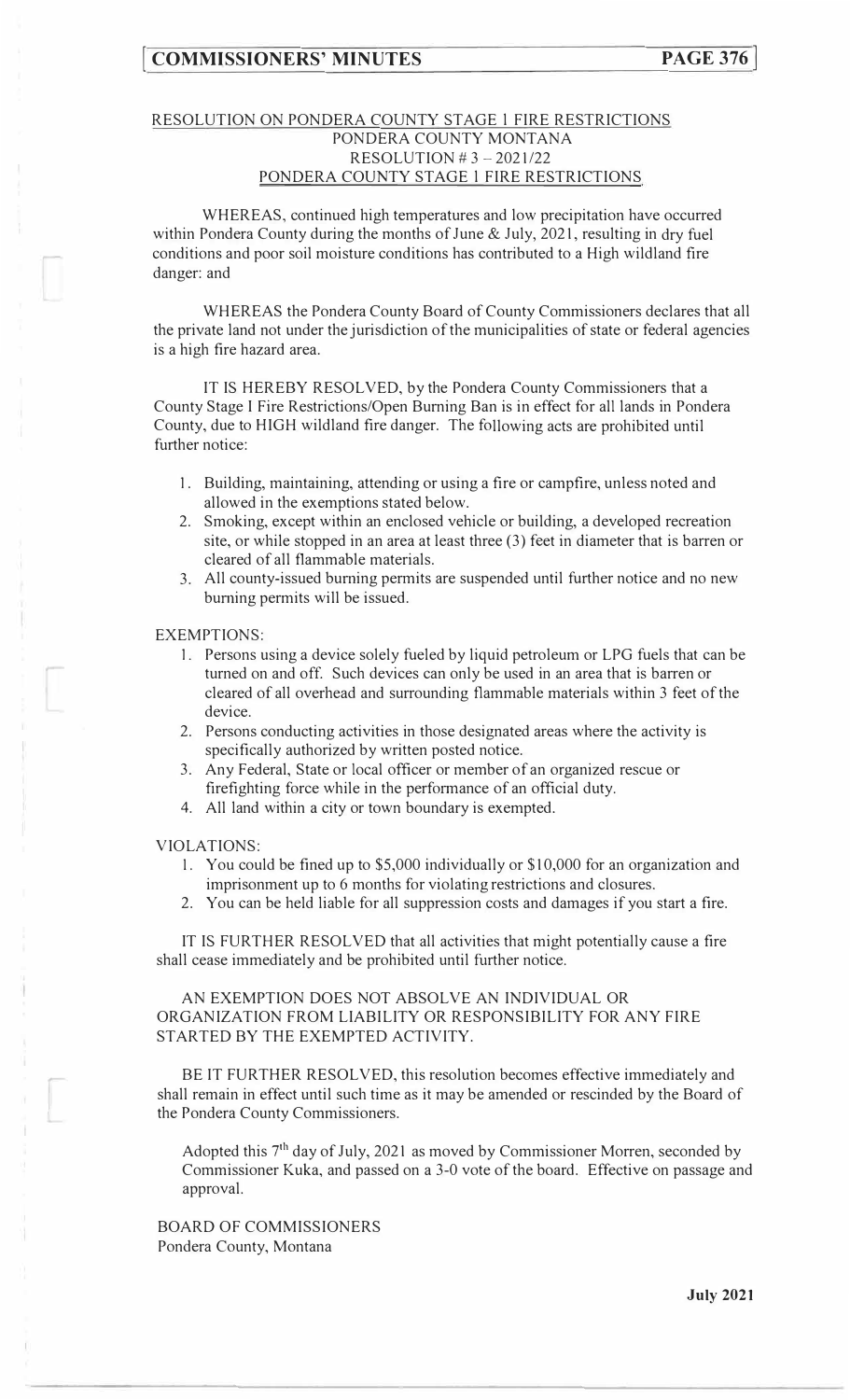## **[ COMMISSIONERS' MINUTES PAGE 377]**

**DADCEL** 

*!Jf\_Dale J Seifrrt Isl Thomas A Kuka*  Dale J Seifert, Chairman

Thomas A Kuka, Member

Attest: */s/Kody L Farkell* Kody L Farkell, Clerk & Recorder Jim Morren, Member

*Isl Jim Morren* 

#### TAX ABATEMENTS 1138-1139-APPROVED

Commissioner Kuka moved to approve the following abatement:

|               |                                             |            | TARCEE  |
|---------------|---------------------------------------------|------------|---------|
| <b>NUMBER</b> | <b>REASON</b>                               | CANCEL ADD | NO.     |
| 1138          | DOR decision                                | 5.00       | 1309150 |
| 1139          | Market value decreased                      | 0.00       | 1309160 |
|               | Commissioner Morren seconded Motion corried |            |         |

ommissioner Morren seconded. Motion carried.

## **JULY 14, 2021 REGULAR MEETING OF THE COMMISSION:**

PRESENT: Commissioner Thomas Kuka, Commissioner Dale Seifert, Commissioner Jim Morren, Clerk & Recorder Kody Farkell, Deputy Clerk & Recorder Tammy Bartsch

#### EMERGENCY MANAGEMENT PREPAREDNESS GRANT APPROVED

Commissioner Morren moved to approve the Emergency Management Preparedness Grant State and Local Agreement between the State of Montana Department of Emergency Services and Pondera County. Under the terms of this Agreement, Pondera County will be reimbursed approximately one-half (1/2) of the operating expense of the County Disaster and Emergency Services department, up to \$31,252.17 for the time period July 1, 2021-June 30, 2022. Commissioner Kuka seconded. Motion carried.

#### RESOLUTION TO REQUEST STATE OF MONTANA REIMBURSE PONDERA **COUNTY**

#### PONDERA COUNTY MONTANA RESOLUTION #4 - 2021/22

## RESOLUTION TO REQUEST STATE OF MONTANA REIMBURSE PONDERA COUNTY

WHEREAS, Section 15-23-101(2)(b), MCA directs the department (Montana Department of Revenue) to assess pipelines regulated by the public service commission or the federal energy regulatory commission

WHEREAS, Rocky Mountain Pipeline Montana LLC protested their 2020 property taxes per 15-1-402

WHEREAS, The Montana Department of Revenue entered into a settlement agreement with the Rocky Mountain Pipeline that resolves the company's centrally assessed appeal for property tax year 2020, which reduced the market value by approximately 39.82%.

WHEREAS, according to the Montana Department of Revenue in its May 25, 2021 letter, based on the settled market values and revised valuation information, Pondera County is responsible for issuing a refund in the amount of \$56,172 for property tax year 2020.

WHEREAS, Mont. Code Ann. § 15-1-402(6)(D)(I)(a) provides that, if the final assessed value of a centrally assessed property is "less than 75% of the department's original assessed value, the governing body may demand that the state refund from the general fund the protested taxes equivalent to the difference between the final determined assessed value and 75% of the original assessed value."

WHEREAS, the amount Pondera County is entitled to demand from the Department of Revenue amounts to \$20,903.00 and the statute requires a counties take affinnative action for a portion of the protested taxes to be reimbursed from the general fund.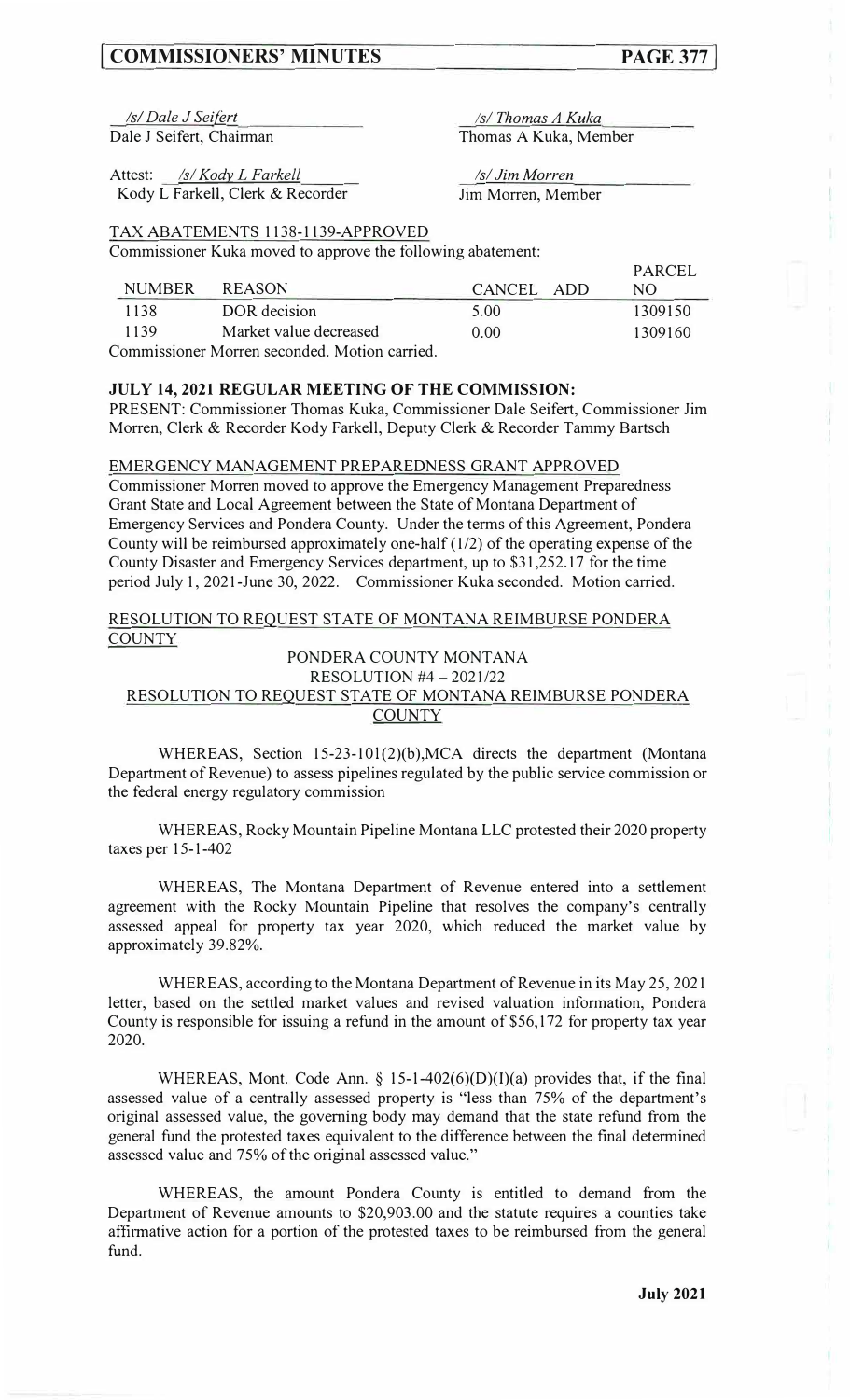## **[ COMMISSIONERS' MINUTES PAGE 378]**

NOW, THEREFORE, BE IT RESOLVED BY THE Pondera County Board of Commissioners that the Pondera County Treasurer will demand of the Montana Department of Revenue \$20,903.00.

Adopted this 14<sup>th</sup> day of July, 2021 as moved by Commissioner Kuka, seconded by Commissioner Morren, and passed on a 3-0 vote of the board. Effective on passage and approval.

BOARD OF COMMISSIONERS Pondera County, Montana

*Isl Dale\_ J Sei{grt*  Dale J Seifert, Chairman

Attest: *Isl Kody L Farkell*  Kody L Farkell, Clerk & Recorder

*Isl Thomas A Kuka*  Thomas A Kuka, Member

*Isl Jim Morren*  Jim Morren, Member

#### EXPENDITURES IN EXCESS OF \$500-APPROVED -

Commissioner Morren moved to approve the expenditure of \$700 to be paid to DIS Technologies for turning TIF files into PDF files to be searchable in Square 9. Commissioner Kuka seconded. Motion carried.

#### JUNE COMMISSION MINUTES APPROVED

Commissioner Morren moved and Commissioner Kuka seconded to approve the June 2021 Minutes of the Commission. Motion carried.

### TREASURER'S SECURITIES REPORT

The following are the investments as of June 30, 2021

### **STIP** \$6,002,000.00 @ .0977833%

**STOCKMAN BANK BALANCES** \$6,958,762.15

|            | STOCKMAN BANK - Collateral Report |                     |
|------------|-----------------------------------|---------------------|
| 912828WG1  | \$845,000.00 FHLB 2001082         | $.19\%$ 08/12/22    |
| 3130AHSR5  | 5,125,000.00 FHLB 2001017         | $1.63\%$ $12/20/21$ |
| 3133ELFR0  | 700,000.00 FFCB 2001022           | $1.63\%$ $12/27/21$ |
| 3133EL6R0  | 600,000.00 FFCB 2001064           | $.15\%$ 09/09/22    |
| 33133EL3U6 | 400,000.00 FFCB 2001050           | $.18\%$ 02/01/23    |

#### **RAYMOND JAMES**

| 14042RMS7 | \$250,000.00 | $2.200\%$ | Due $08/07/2023$ (CD) |
|-----------|--------------|-----------|-----------------------|
| 254672T24 | \$250,000.00 | $2.000\%$ | Due 11/23/2021 (CD)   |
| 38149MCZ4 | \$250,000,00 | 2.15%     | Due 07/18/2022 (CD)   |
| 61690UED8 | \$250,000.00 | 2.850\%   | Due $02/14/2022$ (CD) |

#### **INDEPENDENCE BANK**

| CDARS 1024617269 | 02/03/22 | $.44901\%$ | \$500,000.00   |
|------------------|----------|------------|----------------|
| CDARS 1024098768 | 08/12/21 | $.44901\%$ | \$1,000,000.00 |
| CDARS 1023886398 | 06/02/22 | .80675%    | \$500,000.00   |
| CDARS 1024268574 | 10/07/21 | $.35\%$    | \$500,000.00   |
| CDARS 1024356902 | 11/04/21 | $.44901\%$ | \$1,000,000.00 |
| CDARS 1024356937 | 11/04/21 | $.3494\%$  | \$1,000,000.00 |
| CDARS 1024413973 | 12/02/21 | $.44901\%$ | \$1,000,000.00 |

## **JULY 21, 2021 REGULAR MEETING OF THE COMMISSION:**

PRESENT: Commissioner Thomas Kuka, Commissioner Dale Seifert, Commissioner Jim Morren, Deputy Clerk & Recorder Tammy Bartsch, Public- Collin and Morgan Johnson

#### PUBLIC COMMENT

Collin and Morgan Johnson were inquiring about leasing one acre ofland at the Valier airport.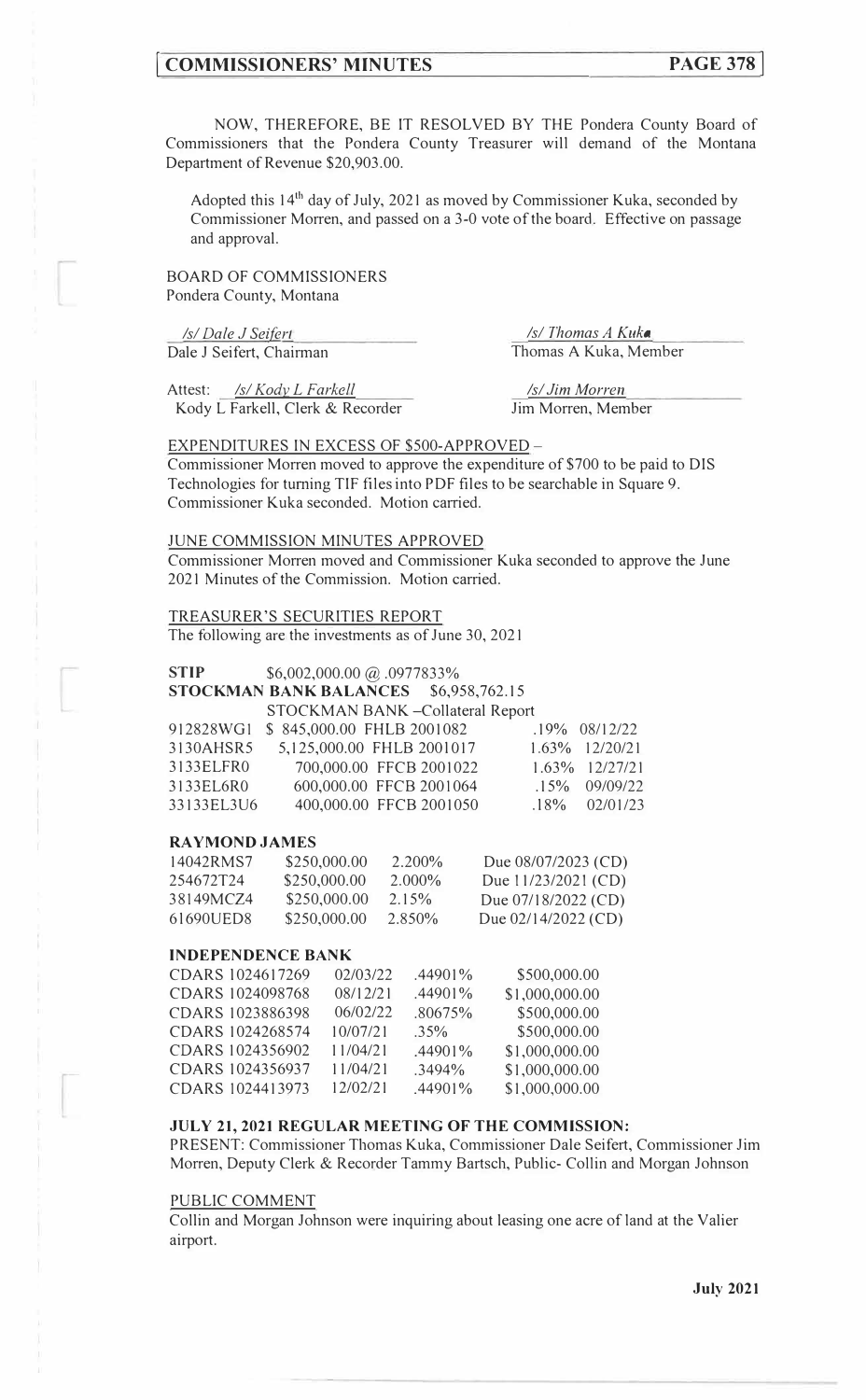## AMBULANCE LEASE WITH PONDERA MEDICAL CENTER-APPROVED

Commissioner Morren moved and Commissioner Kuka seconded to approve an ambulance lease agreement with Pondera Medical Center. Pondera County shall lease to PMC three ambulance vehicles. This lease shall become effective as of May 9, 2021 and continue in effect for a term of five years. Motion carried.

## RESOLUTION ON AUTHORIZING PROSECUTORIAL ASSISTANCE IN JUSTICE COURT CASE

### PONDERA COUNTY MONTANA RESOLUTION #5 - 2021/22 AUTHORIZING PROSECUTORIAL ASSISTANCE IN JUSTICE COURT CASE

WHEREAS, the Pondera County Attorney has requested prosecutorial assistance in the case of State v. Scott Boyles, TK-665-2020-9688, and

WHEREAS, it is desired and deemed appropriate that a special deputy county attorney be appointed to assist in the prosecution of the aforementioned case, and

WHEREAS, Mont. Code Ann. Section 44-4-111 authorizes and contemplates that the training coordinator for county attorneys and the Chief of Prosecution Services Bureau (together with the deputies within said bureau) act as special counsel on request of the county attorney and upon the approval of the board of county commissioners, and

WHEREAS, Mont. Code Ann. Section 2-15-501(6) authorizes the Attorney General to provide assistance to county attorneys in the discharge of his or her duties.

IT IS HEREBY RESOLVED: That the attorneys assigned to the Prosecution Services Bureau of the Department of Justice are hereby appointed as special deputy county attorneys for Pondera County for the purpose of assisting in the prosecution of the aforementioned case and that any of said deputies can fulfill the functions set out in Mont. Code Ann. Section 44-4-103.

IT IS FURTHER RESOLVED: That under the terms of this agreement, no fee will be charged for attorney time provided by the Bureau based upon the fact that pursuant to the internal operational policies adopted by the Attorney General September I, 1999, assistance in such cases is provided without an hourly fee. Witness fees and expenses, jury costs, and other normal costs associated with the trial will be the County's responsibility as with all other prosecutions.

Adopted this 21<sup>st</sup> day of July, 2021 as moved by Commissioner Kuka, seconded by Commissioner Morren, and passed on a unanimous vote of the full board. Effective on passage and approval.

BOARD OF COMMISSIONERS Pondera County, Montana

*Isl Dale J Sg\_i[§rt*  Dale J Seifert, Chairman

*Isl Thom\_g:s\_ A Kuka*  Thomas A Kuka, Member

Attest: /s/Kody L Farkell Kody L Farkell, Clerk & Recorder

*Isl Jim Morre\_n*  Jim Morren, Member

RESOLUTION ON AUTHORIZING PROSECUTORIAL ASSISTANCE IN DISTRICT COURT CASE

> PONDERA COUNTY MONTANA RESOLUTION #6 - 2021/22 AUTHORIZING PROSECUTORIAL ASSISTANCE IN DISTRICT COURT CASE

WHEREAS, the Pondera County Attorney has requested prosecutorial assistance

**July 2021**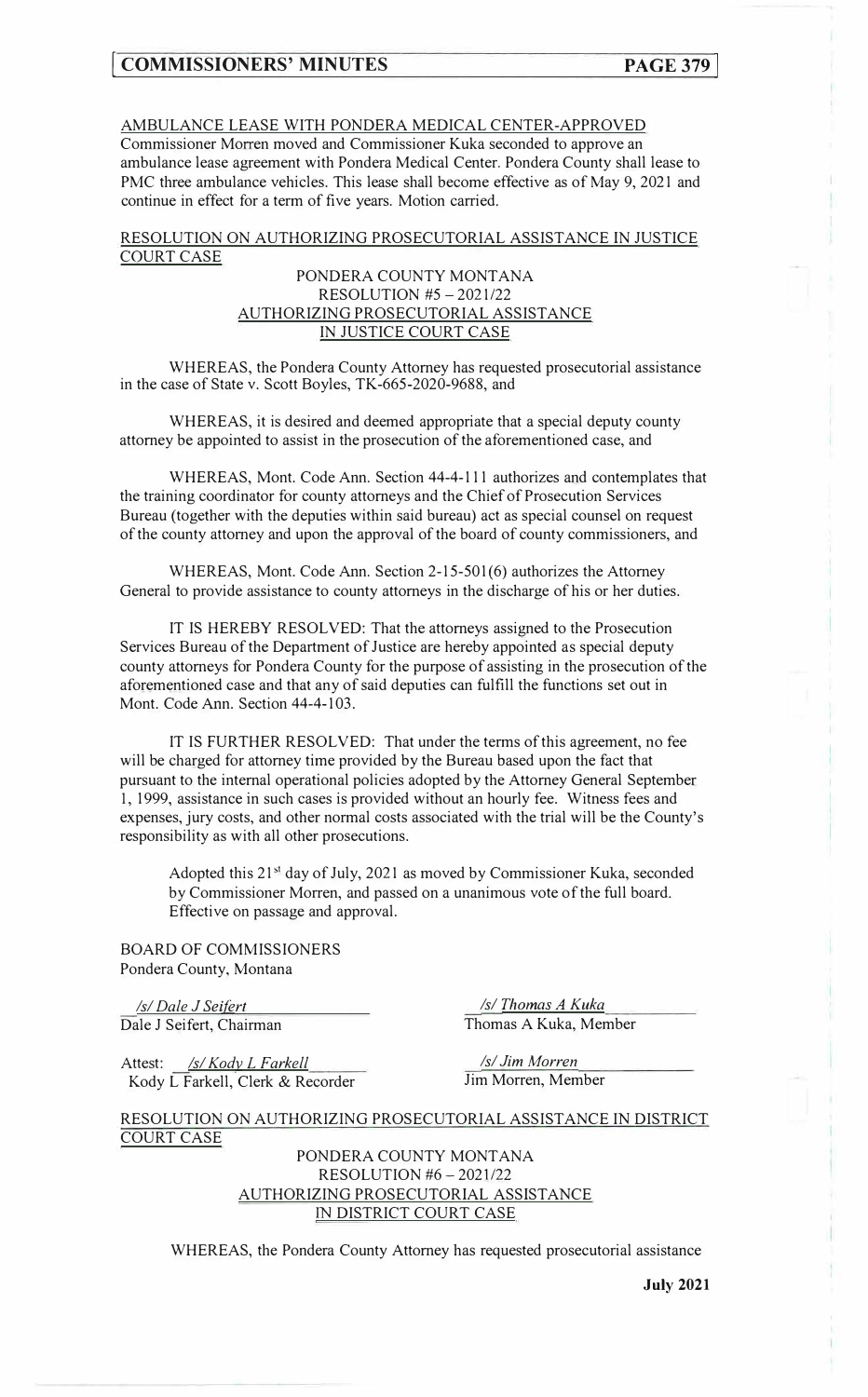## **EXECUTERS MINUTES PAGE 380**

in the case of State v. Edward Kleinsasser, DC-21-15, and

WHEREAS, it is desired and deemed appropriate that a special deputy county attorney be appointed to assist in the prosecution of the aforementioned case, and

WHEREAS, Mont. Code Ann. Section 44-4-11 I authorizes and contemplates that the training coordinator for county attorneys and the bureau chief of Prosecution Services Bureau (together with the deputies within said bureau) act as special counsel on request of the county attorney and upon the approval of the board of county commissioners, and

WHEREAS, Mont. Code Ann. Section 2-15-501(6) authorizes the Attorney General to provide assistance to county attorneys in the discharge of his or her duties.

*lT* IS HEREBY RESOLVED: That the attorneys assigned to the Prosecution Services Bureau of the Department of Justice are hereby appointed as special deputy county attorneys for Pondera County for the purpose of assisting in the prosecution of the aforementioned case and that any of said deputies can fulfill the functions set out in Mont. Code Ann. Section 44-4-103.

IT IS FURTHER RESOLVED: That under the terms of this agreement, no fee will be charged for attorney time provided by the Bureau based upon the fact that pursuant to the internal operational policies adopted by the Attorney General September 1, 1999, assistance in such cases is provided without an hourly fee. Witness fees and expenses, jury costs, and other normal costs associated with the trial will be the County's responsibility as with all other prosecutions.

Adopted this 21st day of July, 2021, as moved by Commissioner Kuka, seconded by Commissioner Morren, and passed on a unanimous vote of the full board. Effective on passage and approval.

BOARD OF COMMISSIONERS Pondera County, Montana

*Isl Dale J Sei/grt* 

,.-

Dale J Seifert, Chairman

Attest: *Isl Kody l Farkell*  Kody L Farkell, Clerk & Recorder

#### TERMINATION OF LAND LEASE

/s/ Thomas A Kuka Thomas A Kuka, Member

*Isl Jim Morren*  Jim Morren, Member

Commissioner Kuka moved and Commissioner Morren seconded of the request from Dennis and Sandi Chaney to terminate the land lease at the Valier airport. Motion carried.

#### PRE-PROPOSAL MEETING FOR AMBULANCE BARN

Ambulance Barn Request for Qualification-

Attendees:

Dale Nelson, Nelson Arch; Kelly Axtman, Slate Architecture; RG Dicky, Swank Enterprises; Kevin Forbes, Swank Enterprises; Matt Thompson, Ameresco; Autumn Lineweaver, Clausen Construction (did not attend but called in for meeting notes); Ruth Erickson, Pondera Co Ambulance; Fred Trafelet, Pondera Co Ambulance; Laura Erickson, PMC; Rob Cook, PRPA

#### **JULY 28, 2021 REGULAR MEETING OF THE COMMISSION:**

PRESENT: Commissioner Thomas Kuka, Commissioner Dale Seifert, Commissioner Jim Morren, Clerk & Recorder Kody Farkell, Deputy Clerk & Recorder Tammy Bartsch

#### TAX ABATEMENTS 1140-APPROVED

Commissioner Kuka moved to approve the following abatement:

|        |                                  |            | <b>July 2021</b> |
|--------|----------------------------------|------------|------------------|
| 1140   | Already paid this portion A2-541 | 645.04     | 132590           |
| NUMBER | REASON                           | CANCEL ADD | NO.              |
|        |                                  |            | PARCEL           |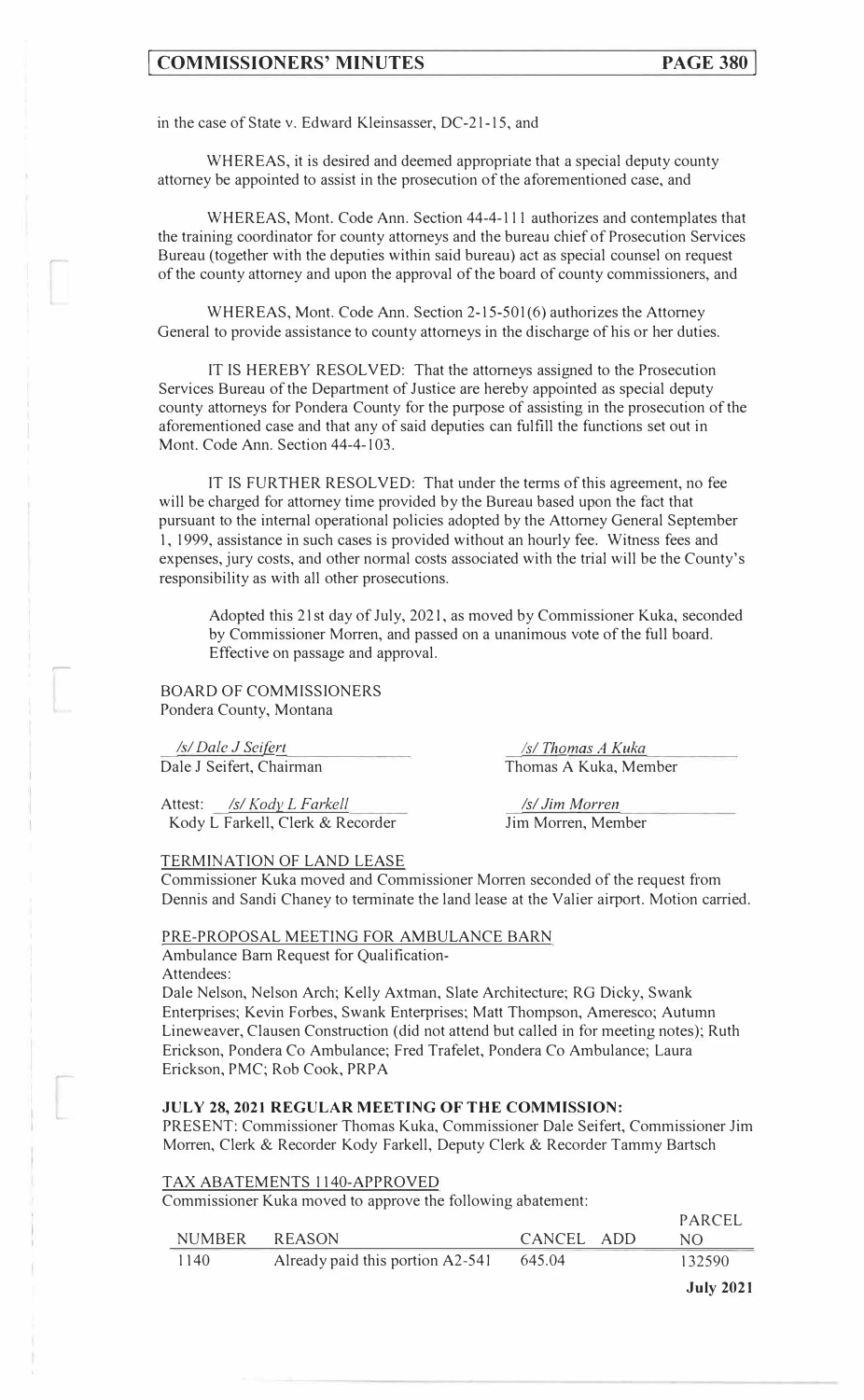## **[ COMMISSIONERS' MINUTES PAGE 381]**

Commissioner Morren seconded. Motion carried.

## CLAIM FOR INDIGENT BURIAL APPROVED FOR PAYMENT

Commissioner Morren moved to approve payment of \$750 each for two burials of indigent residents of the county. Commissioner Kuka seconded. Motion carried.

#### ENCROACHMENT AGREEMENT REQUESTED FROM CENTURY LINK

Commissioner Morren moved and Commissioner Kuka seconded to approve an encroachment agreement requested by Century Link for the purpose of new placement for fiber optic cable. Motion carried.

## VALIER AIRPORT LAND LEASE APPROVED

Commissioner Kuka moved and Commissioner Morren seconded to approve an airport land lease one (1) acre with Collin & Morgan Johnson in the amount of \$25.00 per year for a period of three (3) years. Motion carried.

#### VALIER AIRPORT LAND LEASE BID APPROVED

Commissioner Kuka moved and Commissioner Morren seconded to approve the bid from Mark Richey for an airport land lease of 42 acres in the amount of \$33.00 per acre. Motion carried.

#### CLAIMS APPROVED FOR PAYMENT

| Fund | <b>Fund Description</b>                                   |           |
|------|-----------------------------------------------------------|-----------|
| 1000 | <b>GENERAL</b>                                            | 34,798.02 |
| 2110 | <b>ROAD</b>                                               | 62,733.29 |
| 2130 | <b>BRIDGE</b>                                             | 6,294.58  |
| 2140 | WEED                                                      | 2,229.57  |
| 2170 | <b>AIRPORT</b>                                            | 1,262.99  |
| 2230 | <b>AMBULANCE</b>                                          | 479.33    |
| 2290 | <b>EXTENSION SERVICE</b>                                  | 7,252.92  |
| 2300 | PUBLIC SAFETY (LAW<br>ENFORCEMENT)                        | 15,111.26 |
| 2371 | <b>HEALTH INSURANCE -</b><br><b>EMPLOYER CONTRIBUTION</b> | 177.49    |
| 2401 | <b>BRADY LIGHTS</b><br>MAINTENANCE                        | 291.43    |
| 2830 | <b>JUNK VEHICLE</b>                                       | 13.15     |
| 2840 | <b>NOXIOUS WEED GRANT</b>                                 | 54.90     |
| 2850 | 911 EMERGENCY                                             | 46.97     |
| 2853 | 911 CAD GRANT                                             | 53,819.00 |
| 2860 | LAND USE PLANNING                                         | 1,653.00  |
| 2866 | NORTHERN TRANSIT<br><b>INTERLOCAL</b>                     | 152.20    |
| 2917 | VICTIM & WITNESS ADV PROG                                 | 248.00    |
| 2958 | EP (DES) GRANTS                                           | 1,463.80  |
| 2963 | ORAL HEALTH SERVICES<br><b>GRANT</b>                      | 170.00    |
| 2964 | ALLIANCE FOR YOUTH                                        | 185.00    |
| 2966 | COVID-19 MENTAL HEALTH<br><b>GRANT</b>                    | 8,204.18  |
| 2973 | MATERNAL CHILD HEALTH                                     | 255.18    |
| 2976 | <b>IMMUNIZATION ACTION</b><br><b>GRANT</b>                | 85.98     |
| 2978 | CHRONIC DISEASE GRANT                                     | 1,121.40  |
| 2980 | <b>HEALTH CARE FOUND. GRANT</b>                           | 85.00     |
| 7920 | <b>REFUND FUND</b>                                        | 203.00    |

| TOTAL CLAIMS                   | 198,391.64 |
|--------------------------------|------------|
|                                |            |
| TOTAL PAYROLL                  | 198.391.64 |
|                                |            |
| TOTAL CLAIMS AND PAYROLL FUNDS | 396,783.28 |